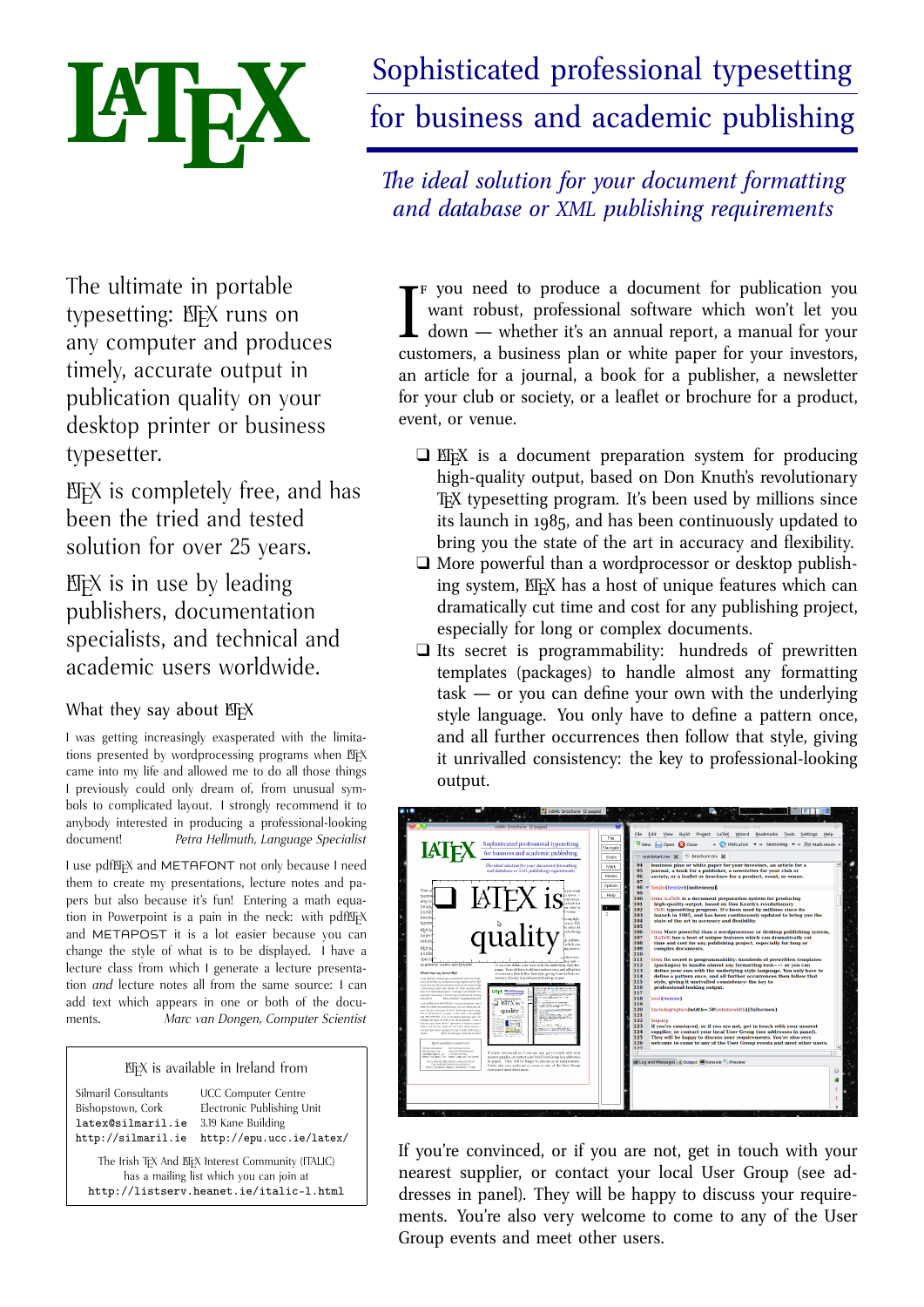# **Publishing with LIFX**

Could your next report, white paper, article, book, paper, review, or essay benefit from using EIFX? Do you need to be able to exchange documents with colleagues using other types of computer, without loss of formatting?

- $\Box$  Default styles give you immediate, automatic draft formatting for common types of document.
- $\Box$  Powerful automation features handle cross-references, bibliographic citations, tables of contents, indexes, and glossaries with ease.
- $\Box$  Automated formatting of formulae, designed by one of the world's leading computer scientists.
- $\Box$  Industry-standard Acrobat (PDF) and PostScript (ps) output.
- $\Box$  Available in Open Source and commercial versions.
- $\Box$  Strongly supported via the Internet, with user groups in many countries, and by business-level consultants and vendors.
- $\Box$  Huge range of fonts and languages supported, with floating and fixed accents, hyphenation, and languagebased typographic rules.
- $\Box$  Journal and book style files available from leading publishers.
- $\Box$  Available on almost all platforms: ppas, smartphones, and tablets; laptops and desktops; minicomputers, mainframes, and supercomputers.
- $\Box$  Completely portable between systems — document files are all plain Unicode and can be edited and processed on any supported platform.

# **Mathematics**

Automated mathematical formatting uses a symbolic notation, regardless of complexity. Spacing and sizing is done to mathematicians' standards, so this:

```
E(n_{g+1})'|n_i',n_i'';\lambda_1\leq i\leq g)=(N'-1)N_g')\left[1-\left\{\left(1-\frac{c}
{cN'+N''}\right)^{n_g'd}\left(1-\frac{c}
{cN'': N'': \r_1, \r_2, \r_3 \r_4} \right)\right\} \rightarrow 0
```
results in the equation below. Graphical  $EIFX$ -based systems such as  $LYX$  and *Scientific Word* have built-in equation editors for constructing expressions with the mouse and menus.

# **Typefaces**

Whether you're using Windows or Unix (including Apple Mac OS X and GNU/Linux systems), standard EEX works with any Type 1 outline (PostScript) or Type 3 bitmap (METAFONT). Using the XIELX processor (included on the DVD), you can also use all your TrueType and OpenType fonts. This gives you access to tens of thousands of typefaces, both free and commercial.

The standard Adobe '35' core PostScript fonts (Times, Palatino, Century Schoolbook, Helvetica, Zapf Calligraphic. etc) are provided by default; with the mathematics fonts of Computer Modern, Euler, Concrete, and Times; and a range of decorative and specialist typefaces for technical, linguistic, and literary typesetting.

#### - 

 !"\$#%

| <b>The Historical Collection</b> |                                                                                                      |  |
|----------------------------------|------------------------------------------------------------------------------------------------------|--|
| <b>Cypriot</b>                   | IY‡MXIX‡NXX ©IV ©IFXYX YXTXYX ZMIVXIXXFIXX                                                           |  |
| <b>Éireannach</b>                | 11.21 don tinte an man oo tinte an pein                                                              |  |
| <b>Etruscan</b>                  | T1014A1BIA A43 A4TIYM OMYIYM OY3E4AT4IX                                                              |  |
| Linear 'B'                       | ╪1000 1000 1000 1000 1000 1000 10000 10000 10000 1000 1000 1000 1000 1000 1000 1000 1000 1000 1000 1 |  |
| <b>Phoenician</b>                | 11011<1BI< >1W >11I~ 0~11I~ 01W31Y <t1i< th=""><th></th></t1i<>                                      |  |
| <b>Runic</b>                     | TIKRXRMKHIM MRU MRTINM RMHINM RHUMRMTRIY                                                             |  |
| <b>Rustic</b>                    | IYPOGRAPHIA ARS ARIIUM OMNIUM CONSERVAIRIX                                                           |  |
| <b>Bard</b>                      | <b>MAQUINITY OR AND AND AND AN ADDITIONAL CONTRATION</b>                                             |  |
| <b>Uncial</b>                    | $\tau_{\hat{\mathbf{Y}}}$ ρος phia a ps a prium Omnium Consepoatpi $\mathbf{x}$                      |  |
| <b>Dürer</b>                     | ABCDEFGHIJKLMNOPQRSTUVWXYZ                                                                           |  |
| Ogham                            | <del>╖╶╙╶</del> ╫╌╫<br><del>-m -<sup>m</sup> -/// -llll -m -<sup>mn</sup> -////</del>                |  |
| <b>Ugaritic Cuneiform</b>        | ╇╫╒ <sup>╻</sup> ╠╙╒╞╞╙╠╜╠╿╠╍╞ <b>╒┦┥┩╨╞╓┩┉╿╠╨╺╠</b>                                                 |  |
| The Symbol Collection            |                                                                                                      |  |
| <b>Chess</b>                     | <b>Backgammon</b><br>$\circ$ WW $\circ$                                                              |  |
| <b>Astronomical</b>              | O Y ? 8 8 4 h & # P C Y Y I @ Q m A m, / 3 m H                                                       |  |
| <b>Cartography</b>               |                                                                                                      |  |
| <b>BB</b> Dingbats               | <b>'≍%@≤©⊙Y0\$⊹☆**</b> **********®*○□□▼☎∅↔ <del>}</del> ¤;                                           |  |
| <b>Barcodes</b>                  | <b>HILLIN</b>                                                                                        |  |
| Logic symbols                    | ₽QQU₽ÛQQ₽QQYQYQY¤₹₹₹₹                                                                                |  |
| Genealogy                        | $900* + 100*$                                                                                        |  |
| <b>The Non-Latin Collection</b>  |                                                                                                      |  |
| IPA.                             | αβεδεφγδιίκ Δηηρ? Υπίθυντα για αβεδεφγδιίκ Απηρ? Υπίθυντα για                                        |  |
| Quenya                           | ثَمْ الْمَوْلِومِ وَالْمُسْتَوَامِعِينَ وَالْمُجْرَمِينَ وَالْمُسْتَوَامِعِينَ وَالْمُجْمَعِينَ وَال |  |
| Cree/Inuktitut                   | $155551$ 55 SCF FRF - 255865                                                                         |  |
| The Other Scripts Collection     |                                                                                                      |  |
| <b>Calligraphic</b>              | Typographia As Atium Omnium Conservatrix                                                             |  |
| <b>Fraktur</b>                   | Alles Bergängliche ift nur ein Gleichnis / Das Unzulängliche hier wird's Ereignis;                   |  |
| <b>Schwabacher</b>               | Das Unbeschreibliche hier wird's netan / Das Ewin-Weibliche zieht uns hinan:                         |  |
| 'Gothic'                         | If it plete our man tpicituel or tempeel to bre any pres of two and thre comemoraciós                |  |
| <b>Decorative Initials</b>       |                                                                                                      |  |

Non-Latin types include Japanese, Chinese, Devanagari, Urdu, Thai, Vietnamese, Coptic, Cyrillic, Greek, and many other languages and alphabets, including mixed bi-directional Arabic and Hebrew. Extensive user group coverage world-wide provides native-language support for non-Latin typesetting.

The fontmaking programs METAFONT and METAPOST come with all TEX systems for designing and implementing your own typefaces or special symbols.

The calculations of the underlying TEX formatting engine are very precise: it works internally in microunits smaller than the wavelength of visible light (53.6Å), resulting in great accuracy in positioning. LTFX can use any mixture of Anglo-American, Didot, or Adobe points, or metric or imperial units.

 $(10.57)$ 

 $\overline{\phantom{a}}$ 

$$
E(n'_{g+1}jn'_i, n''_i; 1 \quad i \quad g) = (N' \quad N'_g) \left[1 \quad \left\{ \left(1 \quad \frac{c}{cN'+N''}\right)^{n'_gd} \left(1 \quad \frac{c}{cN''+N'}\right)^{n''_g d} \right\} \right]
$$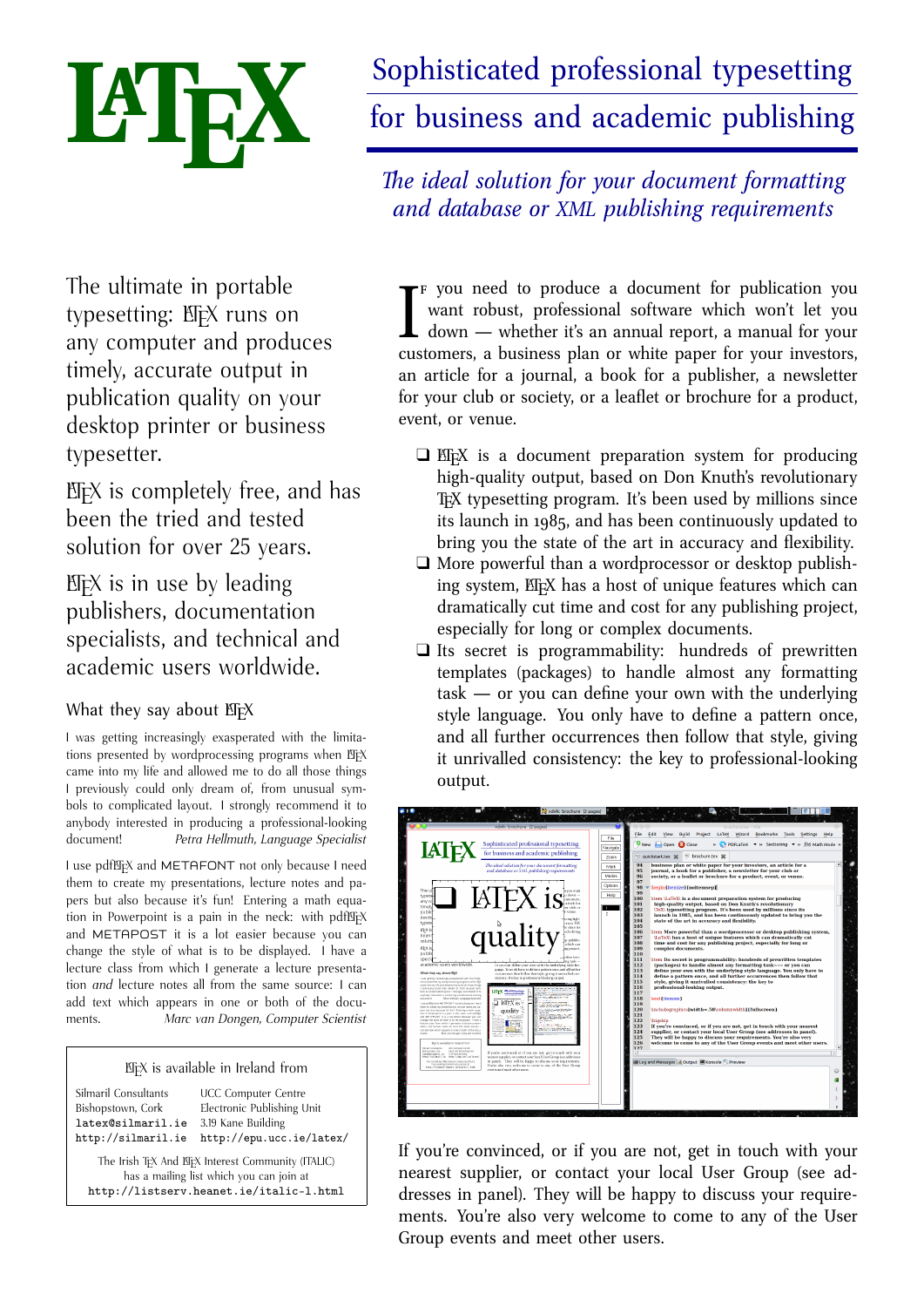#### **Tables**

 $E$ F $K$ 's tables and figures follow the standard publishers' practice of 'floating', so if there is no room on the current page, they automatically float to the next. Automated crossreferencing means that tables and figures can be moved around the document and will always renumber themselves and all their references.

Table 6.2: cases for which the Quantile and Kemsley's methods were impossible, classified by the size of σ

| $\sigma$                                  | Method of<br>quantiles |                | Kemsley's<br>method |        | Total no. of<br>samples |
|-------------------------------------------|------------------------|----------------|---------------------|--------|-------------------------|
|                                           | 5%                     | 10%            | 5%                  | $10\%$ | available               |
| $0.2 - 0.4$<br>$0.5 - 0.7$<br>$0.8 - 1.0$ |                        | $\mathbf{1}$   | $\overline{2}$      | 15     | 20<br>22<br>23          |
| All samples                               | $\overline{2}$         | $\overline{2}$ | 4                   | 23     | 65                      |

After Aitchison, J. and J.A.C. Brown, *The Lognormal Distribution*, CUP, 1976, p. 62.

There are powerful tabular controls for both simple and complex designs, with fixed or auto-adjusting spacing which can be very precisely aligned to provide better visual appeal. Formal tables and Figures are automatically numbered, and

can be captioned, labelled, crossreferenced, and included in a List of Tables and List of Figures.

Complex tabular matter can span pages and can be printed landscape while retaining the portrait orientation of the caption and pagenumber. Simple tabular matter can appear anywhere, without being a formal numbered table.

#### **Crossreferences**

I find EFX a powerful instrument for generating elaborate typographic layouts quickly and reliably. They are available for revision for years afterwards, without worries about software versions or compatibility. EFX is demanding in its requirements but it relieves me of any concern about the finished project. *Séamus Ó Direáin, Lexicographer*

The crossreferencing features let you name anything you want to refer to (table, figure, section, chapter, page, item, etc), and then use that name anywhere in the document. This lets each crossreference automatically update its location so that no matter how much you edit the text, the references remain correct. The same method is used for automated indexing, glossary, table of contents, list of figures, list of tables, and bibliographic references.

The BIBTEX bibliographic database lets you store references separately from documents, and the BIBEIFX system extracts and automatically formats them to any of the standard styles, including numeric, in-text, footnotes, or endnotes.

#### **Figures and illustrations**

Figures can contain textual or graphical illustrations. Pictures can be included with scaling, rotation, and clipping, using industry standard PDF or EPS vector formats for diagrams, or PNG or JPG bitmaps for pictures.



After R.J. Bull, *Accounting in Business*, Butterworths, 2nd. ed., 1972, p. 191.

LATEX also has its own CAD-like vector language for simple diagrams, and there are packages for typesetting music, electronic circuits, flowcharts, and other graphical notations.



Ion from collection of Don Knuth (artist unknown)

#### **Documentation**

Flynn, P. (2005). *Formatting information — a beginner's guide to*  $E\ddot{I}EX2\varepsilon$  *(3.6)* ed.). http://www.ctan.org/tex-archive/info/beginlatex/: Silmaril Consultants.

Goossens, M., & Rahtz, S. (1999). The EIEX Web companion. Reading, MA: Addison-Wesley Longman. (With Eitan M. Gurari and Ross Moore and Robert S. Sutor.)

Goossens, M., Rahtz, S., & Mittelbach, F. (1997). *The ETEX graphics companion*. Reading, MA: Addison-Wesley.

Knuth, D. (1986). *The TEXbook*. Reading, MA: Addison-Wesley.

Lamport, L. (1994). *EIEX, a document preparation system* (2nd ed.). Reading, MA: Addison-Wesley.

Mittelbach, F., Goossens, M., Braams, J., Carlisle, D., & Rowley, C. (1994). *The <sup>L</sup>ATEX Companion* (2nd ed.). Reading, MA: Addison-Wesley.

Oetiker, T., Partl, H., Hyna, I., & Schlegl, E. (1999, Apr). *The (not so) short introduction to LATEX <sup>2</sup>*<sup>ε</sup> (Tech. Rep. No. <sup>3</sup>.7). http://www.ctan.org/: Comprehensive TEX Archive Network.

Patashnik, O. (1988, Feb). *BIBTEXing* (Tech. Rep.). Portland, OR: TEX Users Group.

The book by Lamport is the user manual for HEX: make sure you get the second edition for EEX  $z_{\mathcal{E}}$ . The *Companion* is more advanced, but useful if you want to implement your own customised document designs. Knuth's original *TEXbook* is of interest mainly to computer scientists and typographic programmers who need to know the finest detail.

There are dozens of other books, ranging from the online introductions, *Formatting Information* and *The (not so) short introduction to ΕΙΕΧ*  $2ε$ , to the professional mathematician's *The Joy of TEX* and the typographer's *Digital Typography*.

#### **Persistence and reliability**

LATEX was designed to be independent of any particular manufacturer, make, or model of computer or printer. Unlike some wordprocessor manufacturers' proprietary file formats, ETEX uses plaintext (ASCII or Unicode) files which can be created and updated with any editor anywhere, and moved between different systems without danger of information loss or corruption.

The system has been carefully designed so that documents written years ago can still be typeset. Because the file format is stable, your investment in intellectual property cannot be damaged by vendors' arbitrary or planned obsolescence, or by changes in versions or formats.

LEX material originally produced for paper printing, no matter how long ago, can quickly and easily be made available for today's Web access. I have just recently had to provide a journal from 1987–1996 in a format available for the Web. The opening page was converted into HTML for quick scanning on the Web, while the complete articles, with all typesetting and font features (including Hebrew, phonetics, and Greek), were available for viewing in PDF just by re-running the  $E$ FX files.

The biggest advantage in publishing production is that similar coding of files means anyone can do any journal — there is no need to learn new sets of commands for style variations. Changes in platforms have no effect on production as  $EFX$  is available for all main operating systems.

It is possible to separate the writing tasks (creation of text) from the design/layout issues (spacing, fonts, etc), which allows the author simply to identify types of elements (heading levels, foot/endnotes, citations, etc) without getting bogged down trying to remember the text shape and font selections for each element. *Christina Thiele*, CCS Publishing